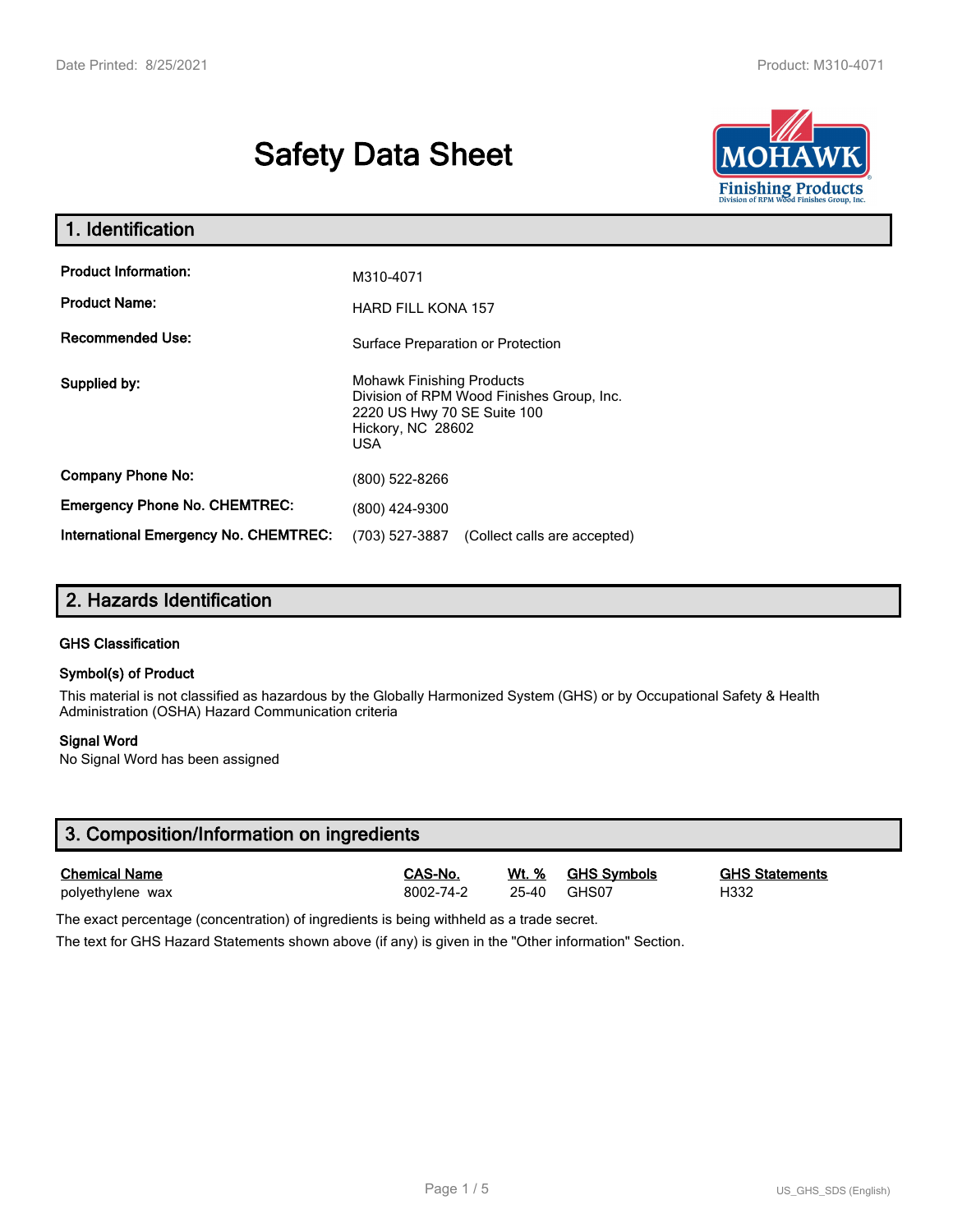# **4. First-aid Measures**



FIRST AID - EYE CONTACT: IF IN EYES: Rinse cautiously with water for several minutes. Remove contact lenses, if present and easy to do. Continue rinsing. If eye irritation persists: Get medical advice/attention.

FIRST AID - SKIN CONTACT: IF ON SKIN: Gently wash with plenty of Soap and Water. If skin irritation occurs: Get medical advice/ attention.

FIRST AID - INGESTION: IF SWALLOWED: rinse mouth. Do NOT induce vomiting. IF exposed or if you feel unwell: Call a POISON CENTER or doctor/physician.

FIRST AID - INHALATION: IF INHALED: If breathing is difficult, remove victim to fresh air and keep at rest in a position comfortable for breathing. IF exposed or if you feel unwell: Call a POISON CENTER or doctor/physician.

# **5. Fire-fighting Measures**

**SPECIAL FIREFIGHTING PROCEDURES:** This product is not expected to burn under normal conditions of use.

**FIREFIGHTING EQUIPMENT:** None.

# **6. Accidental Release Measures**

#### **ENVIRONMENTAL MEASURES:** No Information

**STEPS TO BE TAKEN IN CASE MATERIAL IS RELEASED OR SPILLED:** Sweep up or vacuum up spillage and collect in suitable container for disposal.

# **7. Handling and Storage**



**HANDLING:** Avoid inhalation and contact with eyes, skin, and clothing. Wash hands thoroughly after handling and before eating or drinking. In keeping with safe handling practices, avoid ignition sources (smoking, flames, pilot lights, electrical sparks); ground and bond containers when transferring the material to prevent static electricity sparks that could ignite vapor and use spark proof tools and explosion proof equipment. Empty containers may retain product residue or vapor. Do not pressurize, cut, weld, braze, solder, drill, grind, or expose container to heat, flame, sparks, static electricity, or other sources of ignition. Any of these actions can potentially cause an explosion that may lead to injury.

**STORAGE:** Keep containers closed when not in use. Store in cool well ventilated space away from incompatible materials.

## **8. Exposure Controls/Personal Protection**

| Ingredients with Occupational Exposure Limits<br><b>ACGIH TLV-TWA</b><br><b>ACGIH-TLV STEL</b><br>OSHA PEL-TWA<br><b>Chemical Name</b><br><b>OSHA PEL-CEILING</b> |                  |      |      |      |  |  |
|-------------------------------------------------------------------------------------------------------------------------------------------------------------------|------------------|------|------|------|--|--|
| polyethylene wax                                                                                                                                                  | $2 \text{ mg/m}$ | N.D. | N.D. | N.D. |  |  |
| Further Advice: MEL = Maximum Exposure Limit OES = Occupational Exposure Standard SUP = Supplier's Recommendation                                                 |                  |      |      |      |  |  |

**Sk = Skin Sensitizer N.E. = Not Established N.D. = Not Determined**

#### **Personal Protection**



**RESPIRATORY PROTECTION:** In case of insufficient ventilation wear suitable respiratory equipment.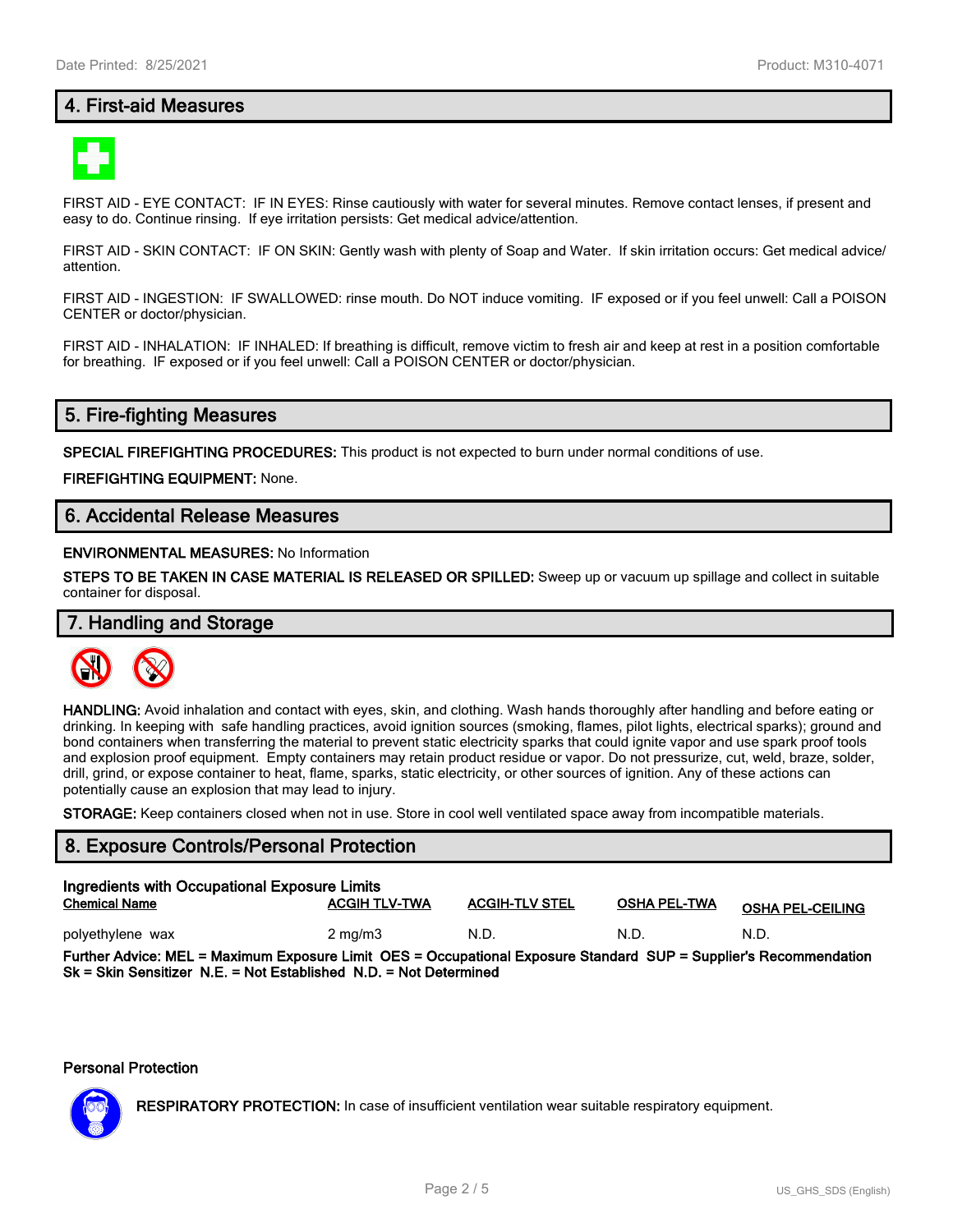

**SKIN PROTECTION:** For prolonged or repeated contact use protective gloves.



**EYE PROTECTION:** Safety glasses



**OTHER PROTECTIVE EQUIPMENT:** No Information



**HYGIENIC PRACTICES:** It is good practice to avoid contact with the product and/or its vapors, mists or dust by using appropriate protective measures. Wash thoroughly after handling and before eating or drinking.

# **9. Physical and Chemical Properties**

| Appearance:                    | Solid                      | <b>Physical State:</b>                      | <b>SOLID</b>   |
|--------------------------------|----------------------------|---------------------------------------------|----------------|
| Odor:                          | None to Very Faint         | <b>Odor Threshold:</b>                      | Not determined |
| Density, g/cm3:                | 0.841                      | pH:                                         | Not determined |
| Freeze Point, °F:              | Not determined             | Viscosity:                                  | Not determined |
| <b>Solubility in Water:</b>    | Not determined             | Partition Coefficient, n-octanol/<br>water: | Not determined |
| Decomposition temperature, °F: | Not determined             | <b>Explosive Limits, %:</b>                 | Not determined |
| Boiling Range, °F:             | Not determined             | Flash Point, °F:                            | 390 °F         |
| Combustibility:                | <b>Supports Combustion</b> | Auto-Ignition Temperature, °F:              | Not determined |
| <b>Evaporation Rate:</b>       | Slower than Diethyl Ether  | Vapor Pressure, mmHg:                       | Not determined |
| <b>Vapor Density:</b>          | Not determined             |                                             |                |
| $N.I. = No Information$        |                            |                                             |                |

# **10. Stability and reactivity**

**STABILITY:** Stable under normal conditions.

**CONDITIONS TO AVOID:** Not applicable.

**INCOMPATIBILITY:** None known.

**HAZARDOUS DECOMPOSITION PRODUCTS:** Not determined.

# **11. Toxicological information**

**Practical Experiences**

**EMERGENCY OVERVIEW:** No Information **EFFECT OF OVEREXPOSURE - EYE CONTACT:** No Information **EFFECT OF OVEREXPOSURE - INGESTION:** No Information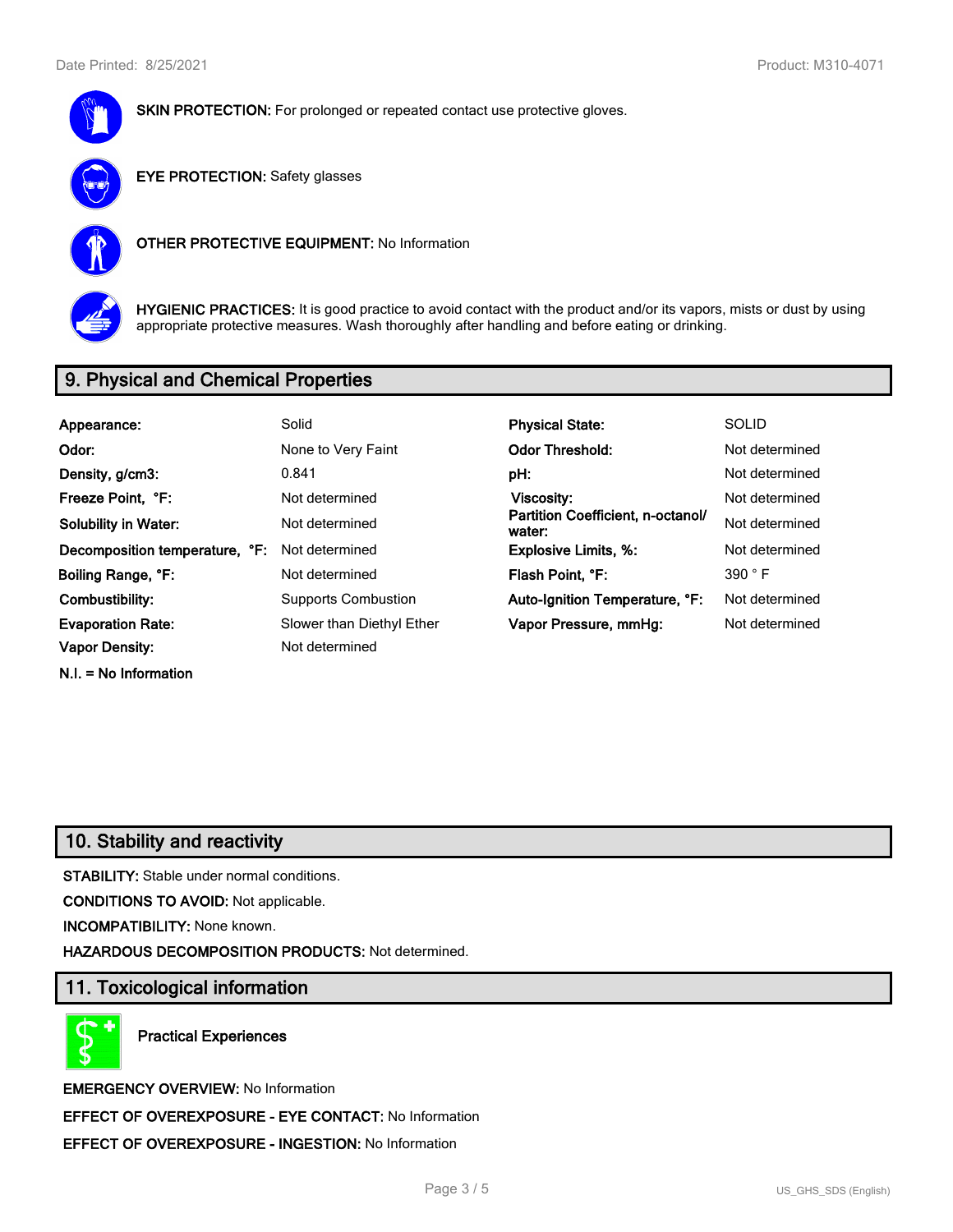#### **EFFECT OF OVEREXPOSURE - INHALATION:** No Information

# **EFFECT OF OVEREXPOSURE - SKIN CONTACT:** No Information

**CARCINOGENICITY:** No Information

# **PRIMARY ROUTE(S) OF ENTRY:**

## **Acute Toxicity Values**

**The acute effects of this product have not been tested. Data on individual components are tabulated below**

| CAS-No.   | <b>Chemical Name</b> |
|-----------|----------------------|
| 8002-74-2 | polvethylene wax     |

8002-74-2 polyethylene wax >3750 mg/kg Rat >3600 mg/kg Rabbit >14 mg/l

**Casa-No. 25 Co. 26 Co. 26 Co. 26 Co. 26 Co. 26 Co. 26 Vapor LC50** 

#### **N.I. = No Information**

# **12. Ecological information**

**ECOLOGICAL INFORMATION:** Ecological evaluation of this material has not been performed; however, do not allow the product to be released to the environment without governmental approval/permits.

# **13. Disposal Information**



**Product**

**DISPOSAL METHOD:** Waste from this material may be a listed and/or characteristic hazardous waste. Dispose of material, contaminated absorbent, container and unused contents in accordance with local, state, and federal regulations.

**STEPS TO BE TAKEN IN CASE MATERIAL IS RELEASED OR SPILLED:** Sweep up or vacuum up spillage and collect in suitable container for disposal.

## **14. Transport Information**

#### **SPECIAL TRANSPORT PRECAUTIONS:** No Information

**DOT:** NOT RESTRICTED

**IATA:** NOT RESTRICTED

**IMDG:** NOT RESTRICTED

# **15. Regulatory Information**

# **U.S. Federal Regulations:**

#### **CERCLA - SARA Hazard Category**

This product has been reviewed according to the EPA 'Hazard Categories' promulgated under Sections 311 and 312 of the Superfund Amendment and Reauthorization Act of 1986 (SARA Title III) and is considered, under applicable definitions, to meet the following categories:

None Known